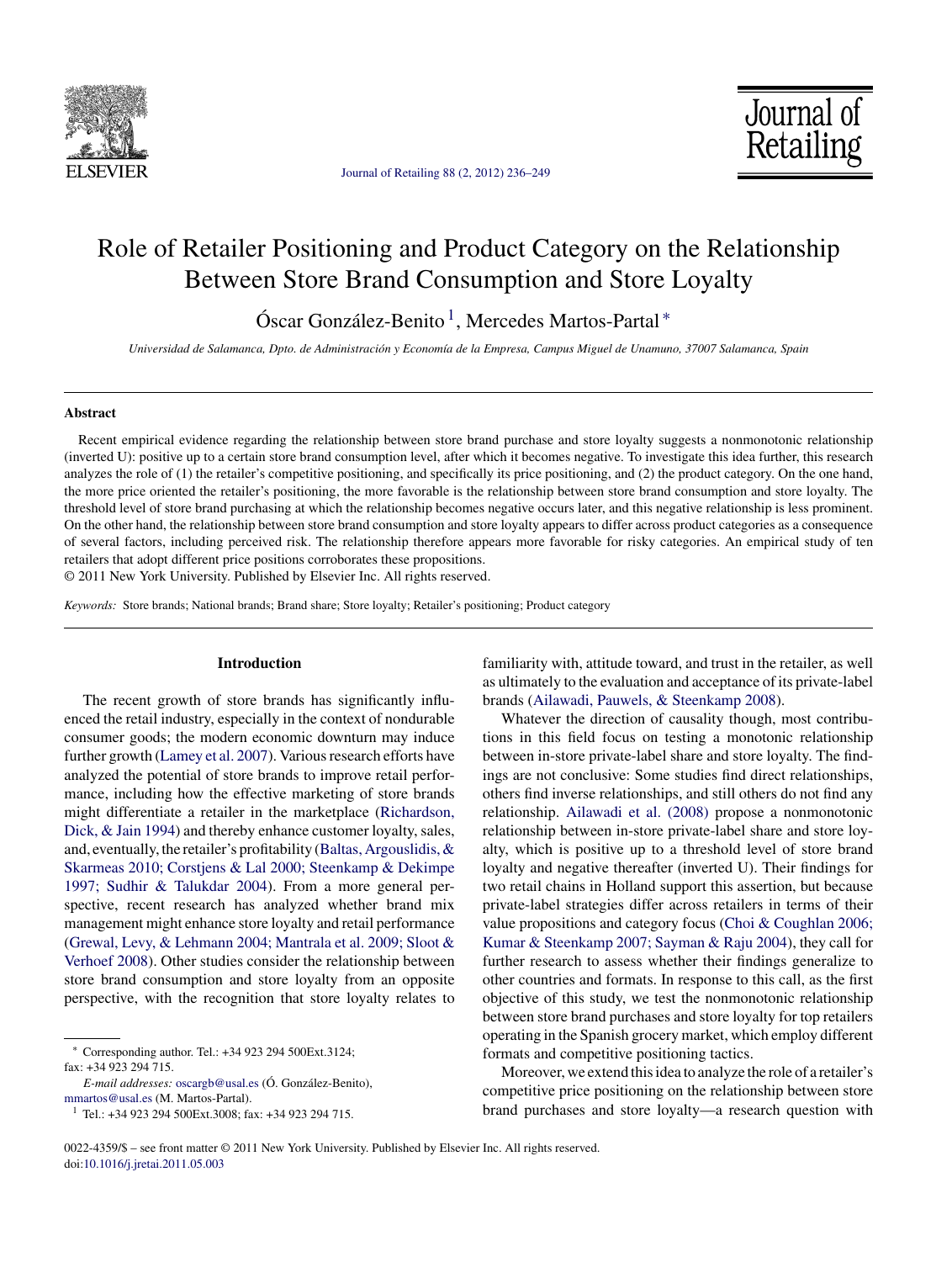increasing relevance as discount retailers evolve in contemporary markets. Discounters such as Walmart, Aldi, and Lidl challenge and distinguish themselves from traditional retail formats ([BusinessWeek 2003\)](#page--1-0) by adopting a low-price strategy, relying heavily on their own brands, and offering a relatively limited number of stockkeeping units (SKUs) in each category ([IGD](#page--1-0) [Research 2007\).](#page--1-0) The close relationship between store brands and discounters also has prompted [Kumar and Steenkamp \(2007\)](#page--1-0) to define a store brand profile linked to this business model.

As these developments imply, retail price positioning affects the offer of private labels and customers' motivations to purchase them: Price-oriented retailers tend to develop price-oriented store brand strategies, and their customers tend to be more price sensitive. Therefore, we expect that retailer positioning influences the relationship between store brand purchases and store loyalty. In particular, when a retailer's positioning focuses on price (e.g., discounters), the relationship between store brand consumption and store loyalty may be more favorable. Within the predicted nonmonotonic relationship (inverted U), the threshold level of store brand purchasing at which the relationship turns negative occurs later, and this negative relationship should be less prominent when the retailer focuses mainly on a price instead of quality positioning. Therefore, as a second research objective, we provide a theoretical argument and empirical evidence about the moderating effect of retailers' competitive price positioning on the relationship between in-store private-label share and store loyalty.

We also analyze the role of the product category on the relationship between store brand consumption and store loyalty. [Corstjens and Lal \(2000\)](#page--1-0) call for research to extend the analysis of store brand share and store loyalty to multiple categories; [Ailawadi et al. \(2008\)](#page--1-0) suggest that modeling the influence of the product category could be a fruitful area of research, but no crosscategory comparative studies have been published yet. Product categories can determine a store's potential to engender differentiation, the importance of branding to customers, and customers' price sensitivity, because the different categories entail different levels of perceived risk. As a consequence, we posit that the relationship between store brand consumption and store loyalty differs across categories. In particular, the relationship turns negative later and is less extreme when the private-label product represents a risky category. Therefore, as a third objective, we attempt to provide a theoretical foundation and empirical evidence about this moderating effect of product category on the relationship between in-store private-label share and store loyalty.

Our analysis of ten leading retailers operating in the Spanish grocery market enables us to test our proposed hypotheses. We use data from a household panel, which conditions our research scope. That is, our research contribution pertains to the shape of the relationship between private-label purchases and store loyalty and the moderating role of a retailer's price positioning, not the direction of causality of that relationship. Our data do not include enough information to isolate the directions of causality. Moreover, we employ a behavioral perspective and measure store loyalty as shopping budget concentration with the retailer. Prior literature has conceptualized loyalty as the relationship

between a consumer's relative attitude and patronage behavior ([Dick & Basu 1994\),](#page--1-0) and [Chaudhuri and Ligas \(2009\)](#page--1-0) provide evidence regarding the relevance of both loyalty dimensions for retail performance. Analogously, we focus on the share of wallet that consumers grant to the store brands of each retailer.

In the next sections, we present a review of previous research and offer some theoretical support for our proposed hypothesis. After we describe the methodology for our empirical analysis, we present and discuss the findings. Finally, we outline our main conclusions and some implications.

#### **Store brand consumption and store loyalty**

Store brands are offered exclusively by the retailers that own them, which means they can differentiate the owner from other retailers. According to this perspective, by contributing to retailers' differentiation, store brands foster customers' store loyalty [\(Collins-Dodd & Lindley 2003; Dhar, Hoch, & Kumar](#page--1-0) [2001; Richardson, Jain, & Dick 1996\).](#page--1-0) This claim receives extensive empirical support ([Ailawadi, Neslin, & Gedenk 2001;](#page--1-0) [Baltas et al. 2010; Bonfrer & Chintagunta 2004; Kumar &](#page--1-0) [Steenkamp 2007; Sudhir & Talukdar 2004\).](#page--1-0) [Corstjens and Lal](#page--1-0) [\(2000\)](#page--1-0) suggest that store brands can generate store differentiation if consumers accept that the store brand offers sufficient quality. They also note another possible reason for the positive association between store brand purchase and store loyalty: the development of a global store brand strategy across many product categories. When customers purchase store brands in many categories, they may exhibit less propensity to visit other stores because of the high switching costs involved in moving beyond their store brand-based purchase inertia across various product categories.

In contrast, some private labels emphasize price discounts in comparison with national labels, which could cause them to attract price-conscious customers who shop across stores to find the best price option. According to this alternative perspective, store brand purchases relate inversely to store loyalty; [Ailawadi](#page--1-0) [and Harlam \(2004\)](#page--1-0) find that heavy store brand buyers spend significantly less with the retailer than do light store brand buyers, perhaps because heavy store brand buyers shop at multiple stores and are loyal to store brands in general, not to the store brand of a particular store ([Richardson 1997\).](#page--1-0) According to [Baltas et al.](#page--1-0) [\(2010\),](#page--1-0) consumers' store brand proneness increases the size of their patronage set; [Hansen and Singh \(2008\)](#page--1-0) also find that high store brand patronage across multiple categories is associated with lower store loyalty. The underlying argument behind this inverse relationship is that store brand users are more price sensitive than average consumers (e.g., [Dick, Jain, & Richardson](#page--1-0) [1995; Hansen, Singh, & Chintagunta 2006; Sethuraman 2006\).](#page--1-0)

The foregoing arguments rely on the assertion that store brand share influences store loyalty, because the store brand differentiates retailers or is a convenient price option that attracts price-oriented shoppers. However, the opposite direction of causality is also plausible: Store loyalty could be an antecedent of store brand consumption, such that customers who are loyal to the retailer exhibit a greater propensity to choose its store brand. In recent work, [Ailawadi et al. \(2008\)](#page--1-0) argue that this effect stems